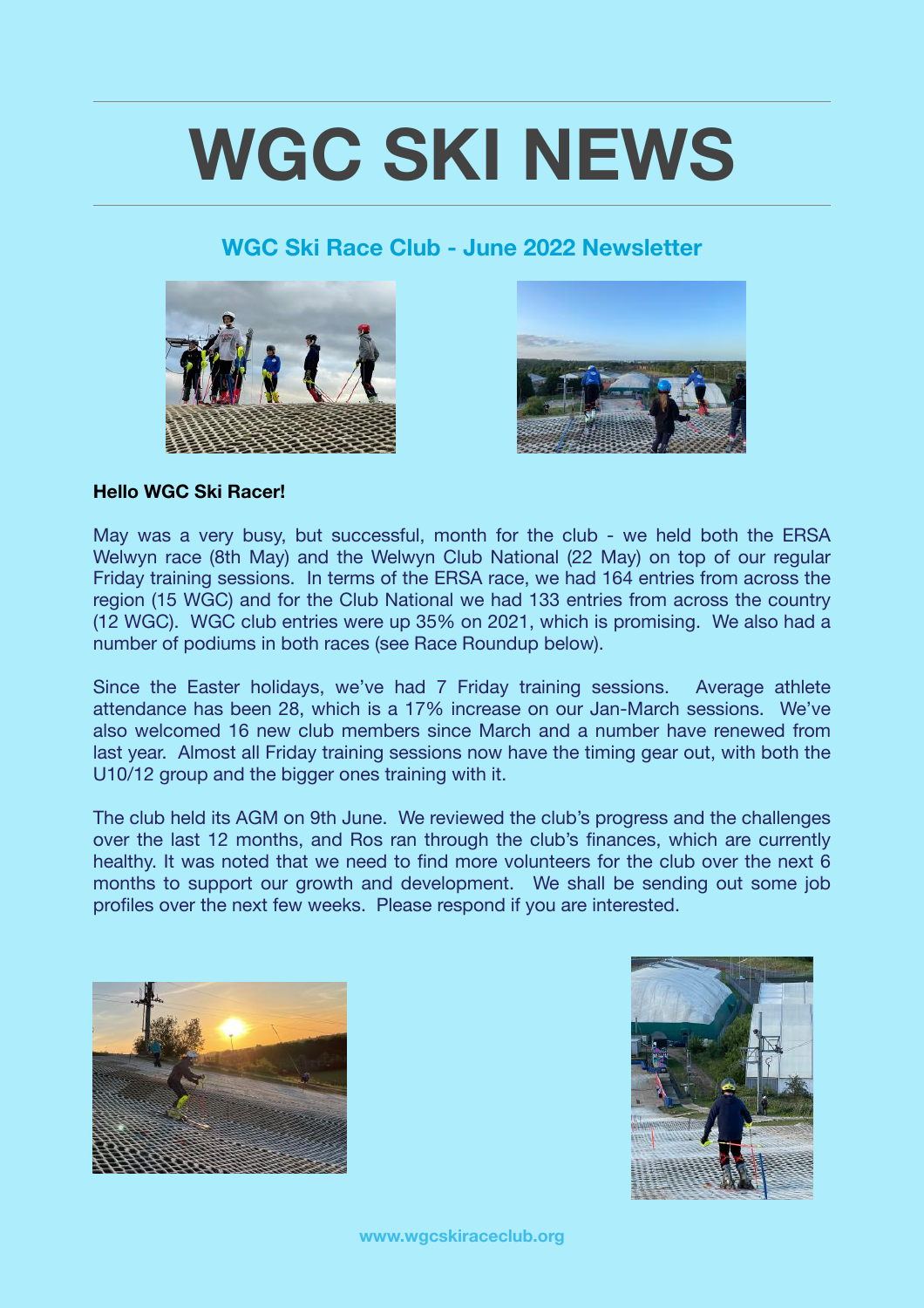

**Slope Maintenance** - **B**<sub>R</sub> Big Thanks to parents and athletes who helped with the maintenance sessions during May, a range of slope repair jobs were completed before the ERSA race on 8th May.

Our last session before the summer break is **Friday 1st July**, at which we will hold our  $\mathbb X$  Club Champs and Pizza night Please book current open sessions at: [https://](https://wgcskiraceclub.org/bookings/) [wgcskiraceclub.org/bookings/](https://wgcskiraceclub.org/bookings/)

#### **RACE RESULTS ROUNDUP**

Well done to all the podium winners, and to all club members that have competed in recent races

# **ERSA SL Welwyn - 8th May U21 Women Amber Gladin U18 Men Adam Page-Browne U16 Men & Benedict Godley U14 Women & Issy Hawks Team Evolution Club National - 21st May U21 Women Amber Gladin U10 Girls Stella Rosanek Ambition Club National - 28th May U21 Women Amber Gladin Hemel Club National - 11th June Seniors Men Michael Longstaff U21 Women Amber Gladin U21 Women & Harriet Warmington ERSA SL Vikings - 15th May**

**Women Top 16 Chescy Hawks U16 Men & Benedict Godley U14 Women & Issy Hawks** 

**Welwyn Club National - 22nd May U21 Women Amber Gladin U10 Girls Elle Edward**

**Excel Club National - 29th May U21 Women Amber Gladin**

**SMK Club National - 12th June Seniors Men Michael Longstaff U21 Women & Harriet Warmington**